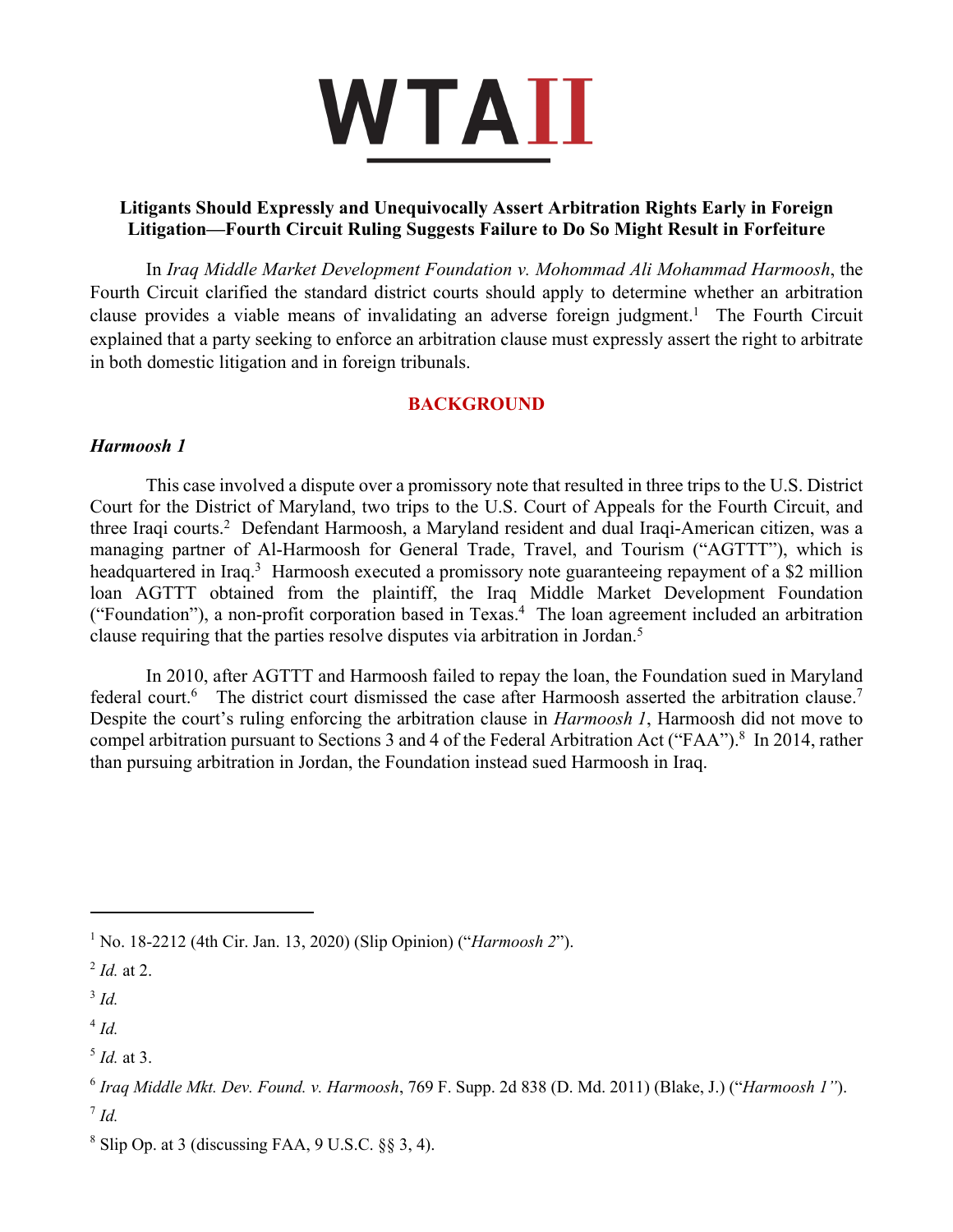## **The Iraqi Litigation**

The Iraqi trial court held five hearings, but, unlike civil litigation in the United States, the Iraqi trial court provided no procedures for pretrial discovery or motions practice. 9 The Iraqi trial court ultimately awarded the Foundation \$2 million in damages in addition to legal fees and costs.<sup>10</sup> The Iraqi intermediate appellate court rejected Harmoosh's appeal, which asserted that the trial court had violated his arbitration rights.<sup>11</sup> Thereafter, the Iraqi court of last resort upheld the trial court's judgment.<sup>12</sup>

#### *Harmoosh 2*

In 2015, when the Foundation returned to the Maryland federal court and attempted to enforce the Iraqi judgment under the Maryland Uniform Foreign Money-Judgments Recognition Act,<sup>13</sup> Harmoosh moved to compel arbitration and dismiss or stay the suit.<sup>14</sup> The district court agreed with Harmoosh that the Maryland Recognition Act's arbitration clause exception applied, <sup>15</sup> *sua sponte* converted Harmoosh's motion to compel arbitration to one for summary judgment, and ruled in Harmoosh's favor. 16

The Foundation appealed, and the Fourth Circuit vacated the district court's order and remanded the case because the record was not clear about whether Harmoosh had asserted the arbitration clause in the Iraqi trial court.<sup>17</sup> In reaching that decision, the Fourth Circuit cited the  ${\rm FAA}$ ,<sup>18</sup> which provides that an arbitration clause should be enforced if the party seeking to enforce the clause "is not in default in proceeding with such arbitration."19 The court explained that a party is "in default" if that party "'so substantially utilizer the litigation machinery that to subsequently permit arbitration would prejudice' the party opposing arbitration."20 The Fourth Circuit directed the district court to "develop the record on this point."21

<sup>10</sup> *Id.*

<sup>11</sup> *Id.* at 4.

<sup>12</sup> *Id.*

<sup>15</sup> *See* Maryland Recognition Act § 10-704(b)(4) ("A foreign judgment need not be recognized if . . . [t]he proceeding in the foreign court was contrary to an agreement between the parties under which the dispute was to be settled out of court[.]").

<sup>16</sup> Slip Op. at 4; *see Harmoosh 2*, 175 F. Supp. 3d at 572, 580–81 (granting summary judgment without affording discovery because the court considered materials outside of the pleadings).

<sup>17</sup> Slip Op. at 5; *see Harmoosh 2*, 848 F.3d 235.

<sup>18</sup> "The FAA applies to arbitration clauses in contracts evidencing a transaction involving commerce." *Harmoosh 2*, 848 F.3d at 241.

 $19$  9 U.S.C. 82.

<sup>20</sup> Slip Op. at 5; *see Harmoosh 2*, 848 F.3d at 241 (quoting F*orrester v. Penn Lyon Homes, Inc.*, 553 F.3d 340, 342 (4th Cir. 2009)).

 $^{21}$  Slip Op. at 5.

<sup>9</sup> *Id.*

<sup>&</sup>lt;sup>13</sup> Md. Code Ann., Cts. & Jud. Proc., §§ 10-701 *et seq.* (2016) ("Maryland Recognition Act"). Maryland law applied because suit was brought pursuant to diversity jurisdiction. *See Harmoosh 2*, 848 F.3d 235, 238 (4th Cir. 2017).

<sup>14</sup> Slip Op. at 4; *see Iraq Middle Mkt. Dev. Found. v. Harmoosh*, 175 F. Supp. 3d 567 (D. Md. 2016) (Russell, J.).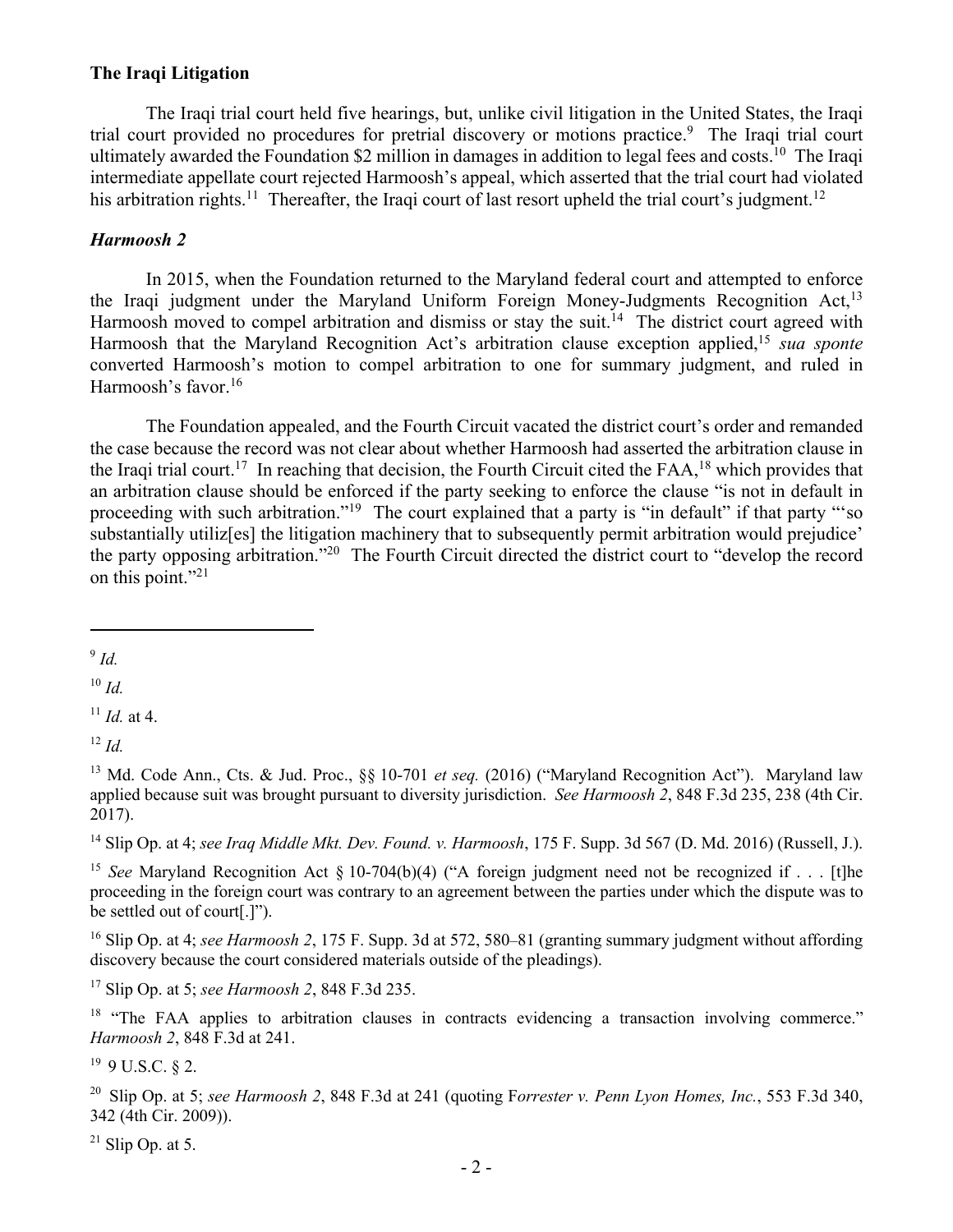On remand, the parties produced dueling affidavits about whether Harmoosh had in fact asserted his arbitration rights in the Iraq litigation.<sup>22</sup> The district court, however, held that whether Harmoosh had raised his arbitration rights was immaterial because Iraqi courts resolve disputes quickly without the benefit of pretrial discovery procedures and, thus, Harmoosh did not have access to the "substantial litigation machinery" contemplated by Fourth Circuit in its interpretation of the FAA.<sup>23</sup> Thus, the district court again granted summary judgment in Harmoosh's favor, and the Foundation once again appealed.<sup>24</sup>

#### **Fourth Circuit's January 2020 Opinion**

The Fourth Circuit yet again reversed and remanded.<sup>25</sup> The Fourth Circuit concluded that the district court had applied flawed analysis in determining that Harmoosh could not have substantially utilized the litigation apparatus contemplated by the  $FAA<sup>26</sup>$  Specifically, the Fourth Circuit explained that the district court should not have "export[ed] our judicial norms to the Iraqi system."27 Relying on comity principles, the Fourth Circuit clarified the applicable standard and explained that—despite the absence of pretrial discovery and motions practice in the Iraqi trial court—the district court should have determined whether Harmoosh substantially used "the litigation machinery offered by the judicial system producing the [adverse] foreign judgment."<sup>28</sup> Moreover, the Fourth Circuit emphasized that the district court's contrary analysis would undermine certainty and finality of foreign judgments here and, concomitantly, the finality and predictability of U.S. judgments abroad.29

## **KEY TAKEAWAYS**

*Harmoosh 2* provides several key takeaways for clients contracting with foreign companies where such agreements contain arbitration clauses:

1. **Assert arbitration rights early in U.S. civil litigation.** Binding arbitration clauses are not self-executing. A party must assert this right should a counterparty bring civil suit in a U.S. court.

2. **Assert arbitration rights early and clearly in foreign proceedings, if you participate in such proceedings.** A party typically may enforce a foreign judgment in U.S. courts under state law absent statutory exceptions based on certain due process concerns (e.g., the affected party did not have adequate notice of the proceedings, the foreign tribunal lacked personal or subject matter jurisdiction, or the judgment was obtained by fraud).<sup>30</sup> Accordingly, litigating in a foreign forum may appear advantageous to a party seeking to avoid arbitration. Litigating abroad can present a significant risk to a party that prefers arbitration. If an adverse party, notwithstanding a valid arbitration clause, sues abroad in what may be a more favorable forum, the party preferring arbitration risks defaulting that right

<sup>25</sup> *Id.* at 10.

<sup>26</sup> *Id.* at 7–9.

- <sup>27</sup> *Id.* at 8.
- <sup>28</sup> *Id.*

 $^{22}$  Records from the Iraqi trial court did not include any evidence that Harmoosh had asserted his arbitration rights. *Id.* at 3, 5.

<sup>23</sup> *Id.* at 6.

<sup>24</sup> *Id.*

 $^{29}$  *Id.* at 8–9.

<sup>30</sup> *See, e.g.*, Maryland Recognition Act § 10-704; *see also* RESTATEMENT (THIRD) OF FOREIGN RELATIONS LAW OF THE U.S. §§ 481, 482.